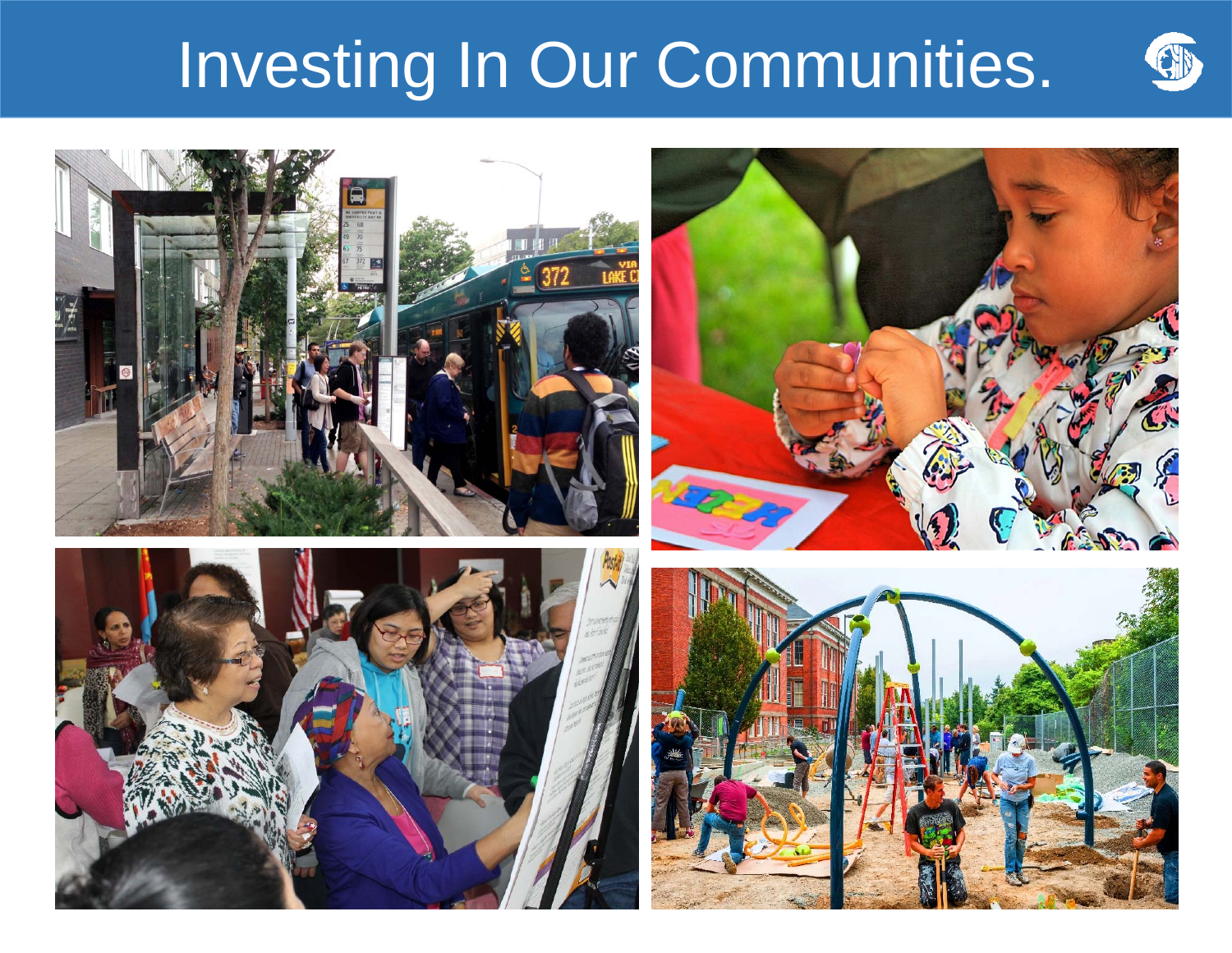## What Is The Vision?





*"This is a multi‐pronged approach to deliver more housing choices. Calling for innovative changes in how Seattle plans and accommodates housing, as well as a shared commitment between taxpayers, businesses and nonprofits to support construction and preservation of affordable housing." Mayor Ed Murray*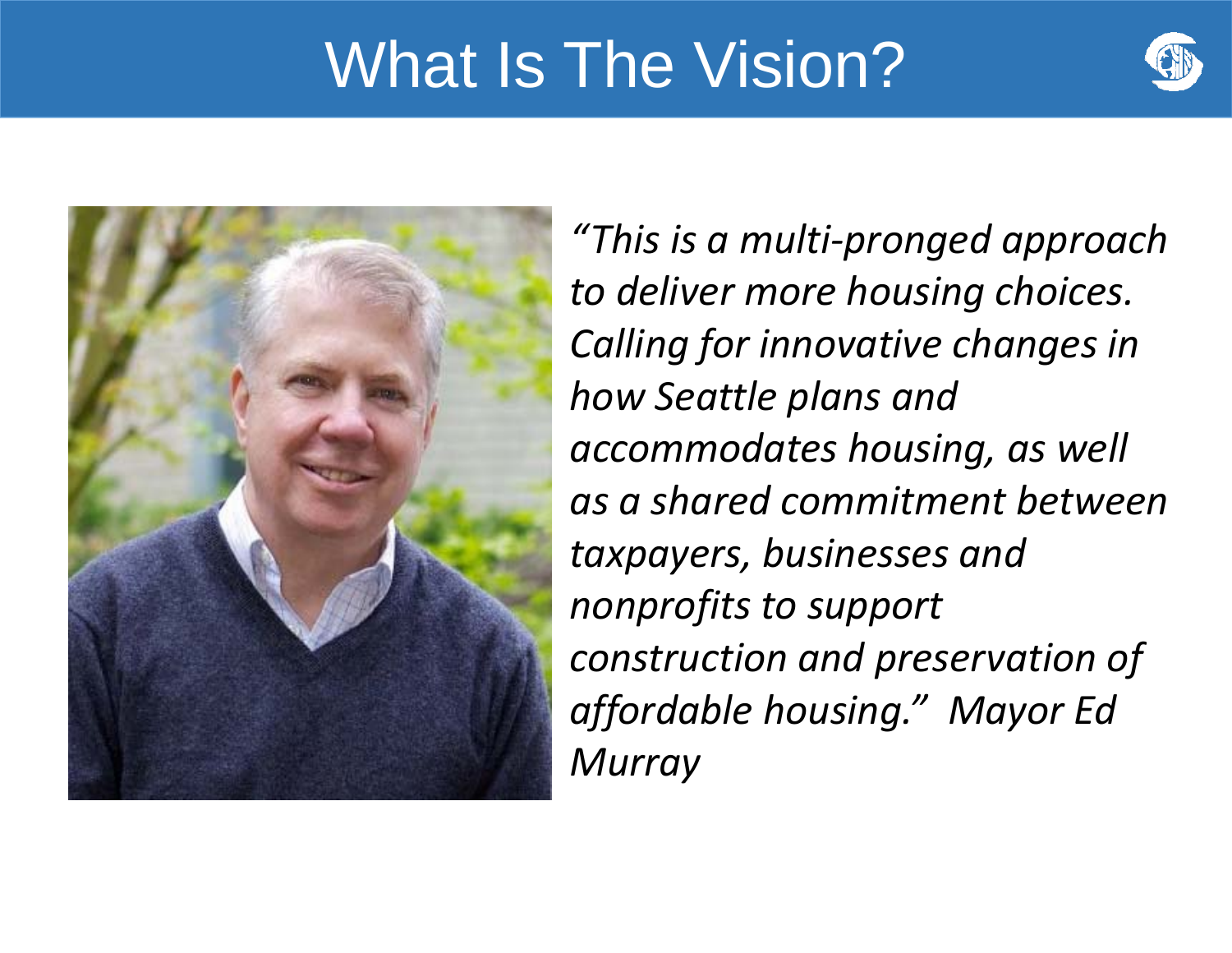## What Is HALA?



### **Housing Affordability and Livability Advisory Committee (HALA)**

- 28 member advisory committee
- November 2014 July 2015
- 50+ stakeholders involved in subcommittees
- Input from ~2,700 community members online and in person
- Committee Recommendations released July 13, 2015

### **Housing Seattle Action Plan**

- Released by Mayor on July 13, 2015
- Implementation beginning in Fall 2015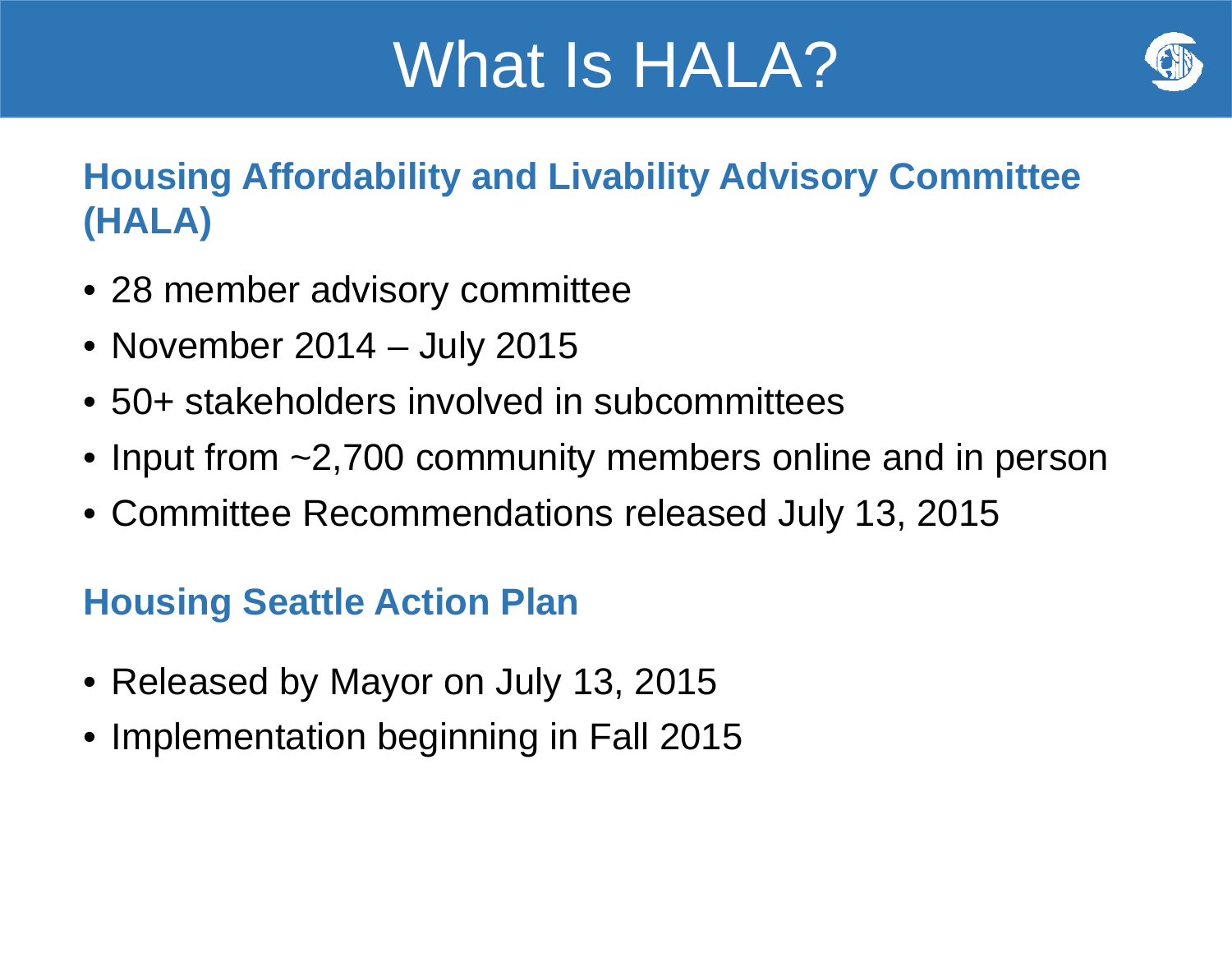# What Is The Goal?



### **50,000 Housing Units over the next 10 years**

### **30,000 New Market Rate Housing Units**

- $\bullet$  Continues growth in urban centers
- $\bullet$  Reduce permitting barriers
- $\bullet$  Maximize efficient construction methods
- $\bullet$ Family-sized housing



### **20,000 New or Preserved Affordable Housing Units**

- •Net rent restricted units
- •About 3x current production
- •Includes preservation
- • New and expanded public and private resources
- $\bullet$  Funding primarily used for <60% AMI households
- • Incentives used for 60-80% AMI households